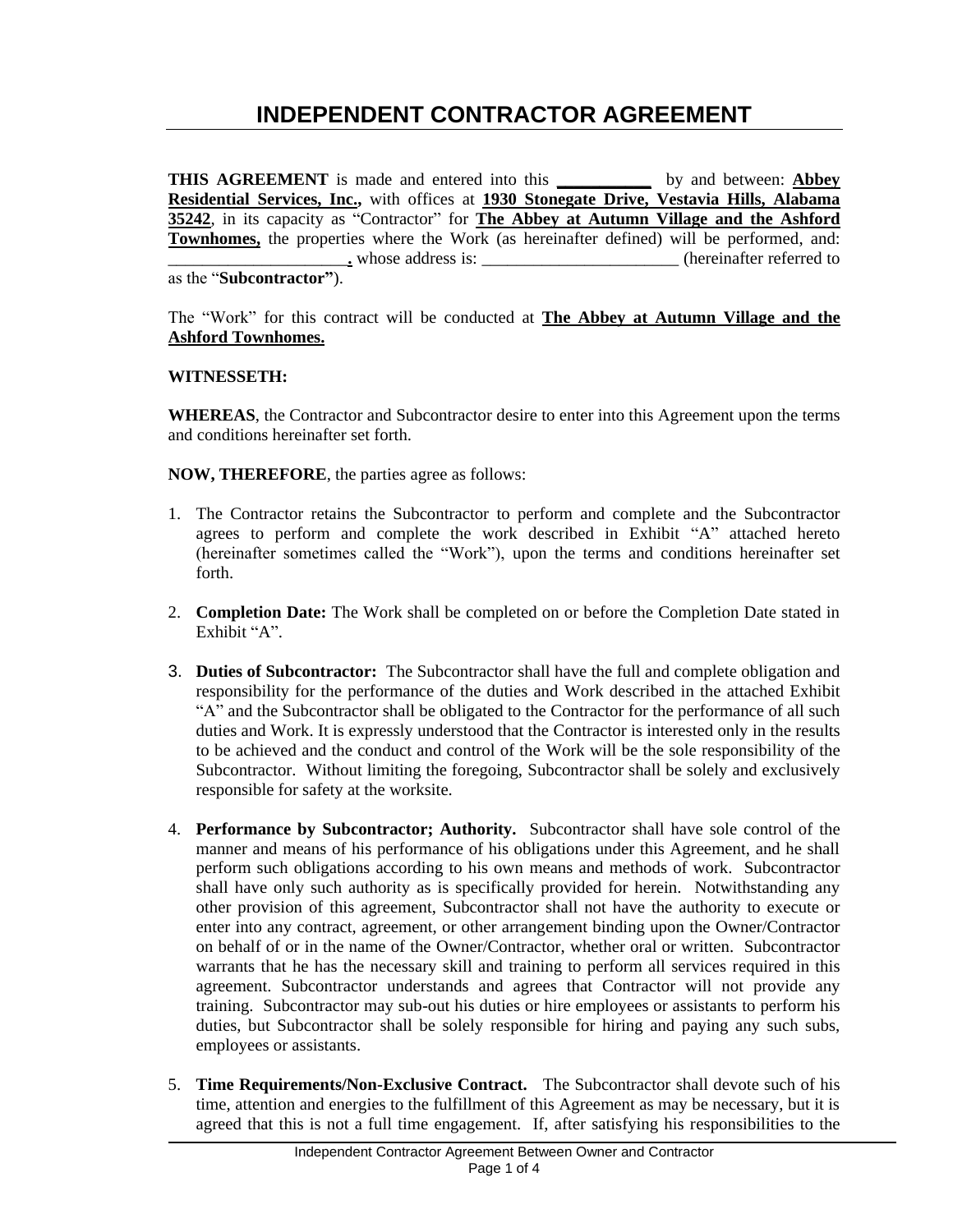Contractor, the Subcontractor desires to render similar services to any other persons, or on behalf of any other firms, associations, or corporations, then Subcontractor may contract for such services.

- 6. **Fees to Subcontractor:** The Contractor shall pay the Subcontractor on a "per project" basis for services in connection with this Agreement, the exact amount and disbursement period for each project to be agreed upon in writing by the Contractor and the Subcontractor, prior to any Work being performed, or, in the alternative, per the attached Exhibits. Retainage, *if held*, will be as detailed in the Exhibits. Retainage will be paid upon completion, inspection and acceptance of all Work as outlined in the Contract Documents by the Contractor.
- 7. **Relation of the Parties; Tax Responsibilities:** The Subcontractor is retained by the Contractor only for the purposes and to the extent set forth in this Agreement and the Subcontractor's relationship to the Contractor shall, during the term of this Agreement, be that of an Independent Contractor. Further, the parties agree that the Subcontractor is not an employee of the Contractor, and will not be treated as such for federal income tax purposes. In this regard the Subcontractor acknowledges and accepts all tax responsibilities imposed by the federal income tax laws, and any applicable state income tax laws on self-employed persons, including but not limited to the responsibility of paying (or withholding from income, if he employs others) the required amounts for federal income taxes, Social Security taxes, federal unemployment tax and applicable state income tax. *The Contractors shall not withhold, from sums becoming payable to the Subcontractor hereunder, any amounts for State or Federal Income Tax, FICA (Social Security) Taxes or any other applicable taxes, during the term of this Agreement.* The Subcontractor shall not be considered as having an employee status or as being entitled to participate in any plans, arrangements or distributions by the Contractor pertaining to or in connection with any pension, stock, bonus, profit sharing or other benefit extended to the Contractor's employees. Subcontractor agrees to provide Contractor with an affidavit stating that he meets all of the requirements for an independent contractor as may be required by applicable state law.
- 8. **General Liability and Worker's Compensation**: Subcontractor warrants to Contractor that Subcontractor has and will maintain General Liability and Workman's Compensation insurance in the state where the Work for this agreement is to be performed. Subcontractor's insurance will name the Owner(s), Contractor and/or Agent(s) of the Property as additional insured's. Subcontractor will provide an insurance certificate to Contractor, identifying The Abbey at Autumn Village, the Ashford Townhomes, Abbey Residential Services, LLC. JCJ-Raleigh, LLC and Owner(s)/Agent(s), as named additional insured's. If at any time during the term of this agreement Subcontractor's insurance becomes expired, null or void for whatever reason, Contractor will have the right to immediately terminate this agreement and prevent Subcontractor from completing any further work on the property. Contractor may elect but is not obligated, to stop work on the project while Subcontractor reinstates his liability and/or worker's compensation insurance. The Contractor will have the sole responsibility as to the decision to halt work and wait for Subcontractor to reinstate its insurance, or to award the balance of the unfinished scope of work under this agreement to another Subcontractor.

Subcontractor agrees that neither Subcontractor nor its subs or employees will file or assert any claims of any nature whatsoever against Owner/Contractor or its agents, partners, members, managers, officers, directors, shareholders, or employees, if Subcontractor or any of his sub's or employees is injured or killed while performing services or duties for Contractor. Subcontractor further agrees to fully indemnify and defend Owner/Contractor and its agents, partners, members, managers, officers, directors, shareholders and employees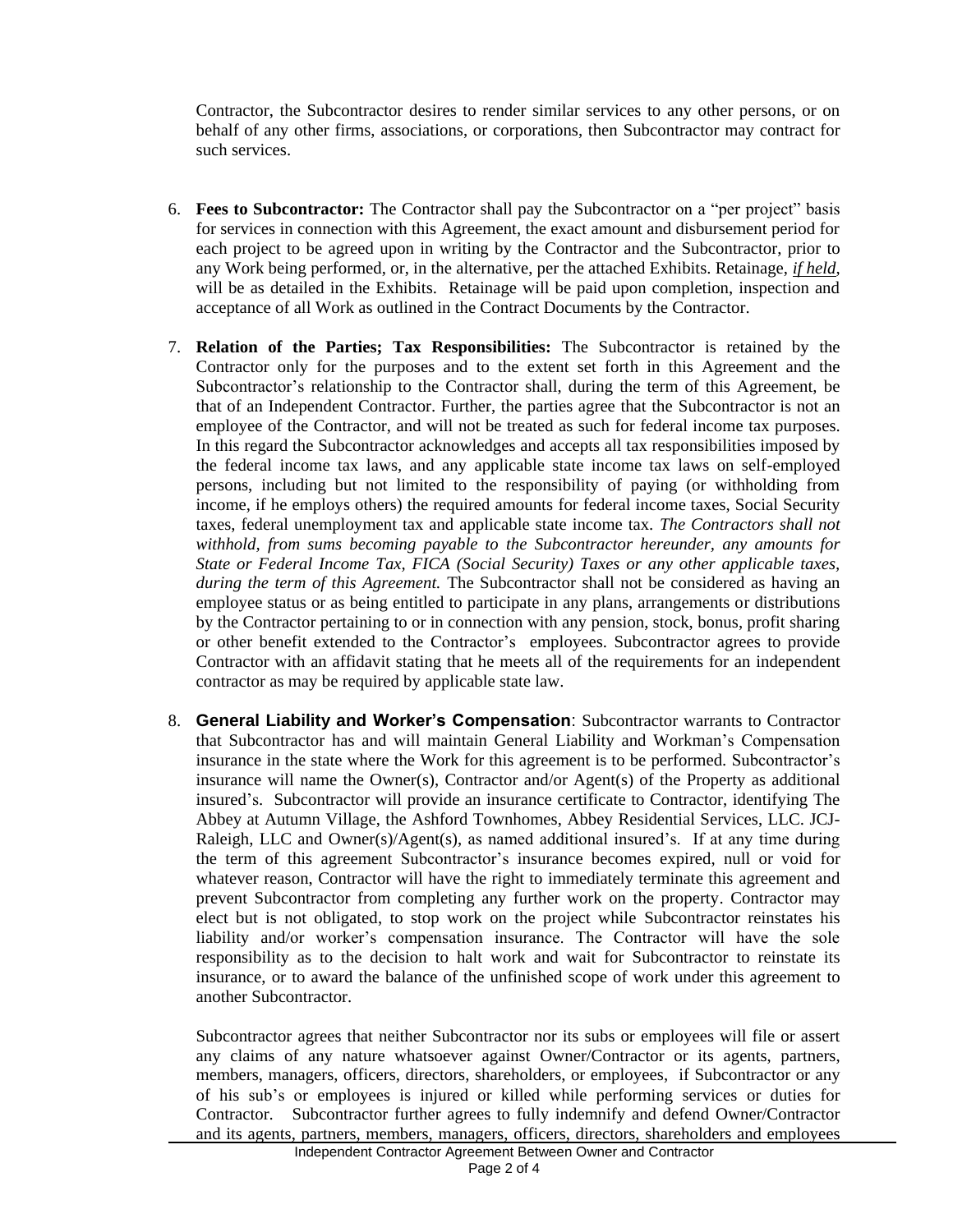from any and all claims of any nature whatsoever for death or injury to Subcontractor and Subcontractor's subs or employees.

- 9. **Professional Responsibility:** Nothing in this Agreement shall be construed to interfere with or otherwise affect the rendering of services by the Subcontractor in accordance with his independent and professional judgment. The Subcontractor shall perform his services substantially in accordance with generally accepted good practices and principles of his trade and as stated in the attached Exhibits. This Agreement shall be subject to the rules and regulations of any and all organizations and associations to which the Subcontractor may from time to time belong and to the laws and regulations governing the practice of the Subcontractor's trade in this State.
- 10. **Indemnification:** To the fullest extent permitted by law, the Subcontractor shall indemnify and hold harmless Owner/Contractor and its agents, partners, members, managers, officers, directors, shareholders, and employees, from and against claims, damages, losses and expenses, including but not limited to attorney's fees, arising out of or resulting from performance of the Subcontractor's Work under this contract, including but not limited to any claims, damages, losses and expenses attributable to bodily injury, sickness, disease or death, or to injury to or destruction of tangible property including loss of use resulting therefrom. Such obligation shall not be construed to negate, abridge, or otherwise reduce other rights or obligation of indemnity, which would otherwise exist as to a party or person described in this Paragraph 10.
- 11. **Disclosure of Information:** The Subcontractor agrees not to disclose to any one, either during or after this agreement terminates, any confidential information obtained by him as a result of this agreement without the consent of the Contractor. He further agrees that, on completion of this agreement, he will not take with him, without permission of the Contractor, any drawings, blueprints, or other reproductions, or any material of any kind. Furthermore, the Subcontractor agrees that he will not divulge to any person or persons not connected with the Contractor, any of its business methods, forms or names of customers.
- 12. **Business License:** Subcontractor agrees to purchase all business licenses required for the performance of his services.
- 13. **Termination by the Contractor:** If the Subcontractor fails or neglects to carry out the Work in accordance with the Contract documents or otherwise to perform in accordance with this Agreement, the Contractor may immediately terminate the Contractor and finish the Subcontractor's Work by whatever method the Contractor may deem expedient. If the unpaid balance of the contract sum exceeds the expense of finishing the Subcontractor's Work, such excess shall be paid to the Subcontractor, but if such expense exceeds such unpaid balance, the Subcontractor shall pay the difference to the Contractor.
- 14. **Notice:** Any notice required to be given hereunder shall be deemed given immediately if hand delivered or on the third  $(3<sup>rd</sup>)$  business day following mailing of any such notice, postage paid, to the address set out herein above.
- 15. **Income Tax Designation:** In the event that the Internal Revenue Service should determine that the Subcontractor is, according to IRS guidelines, an employee subject to withholding and social security contributions, the Subcontractor shall acknowledge, as the Subcontractor acknowledges herein, that all payments to the Subcontractor are *gross payments*, and *the Subcontractor is responsible for all income taxes and social security payments* thereon.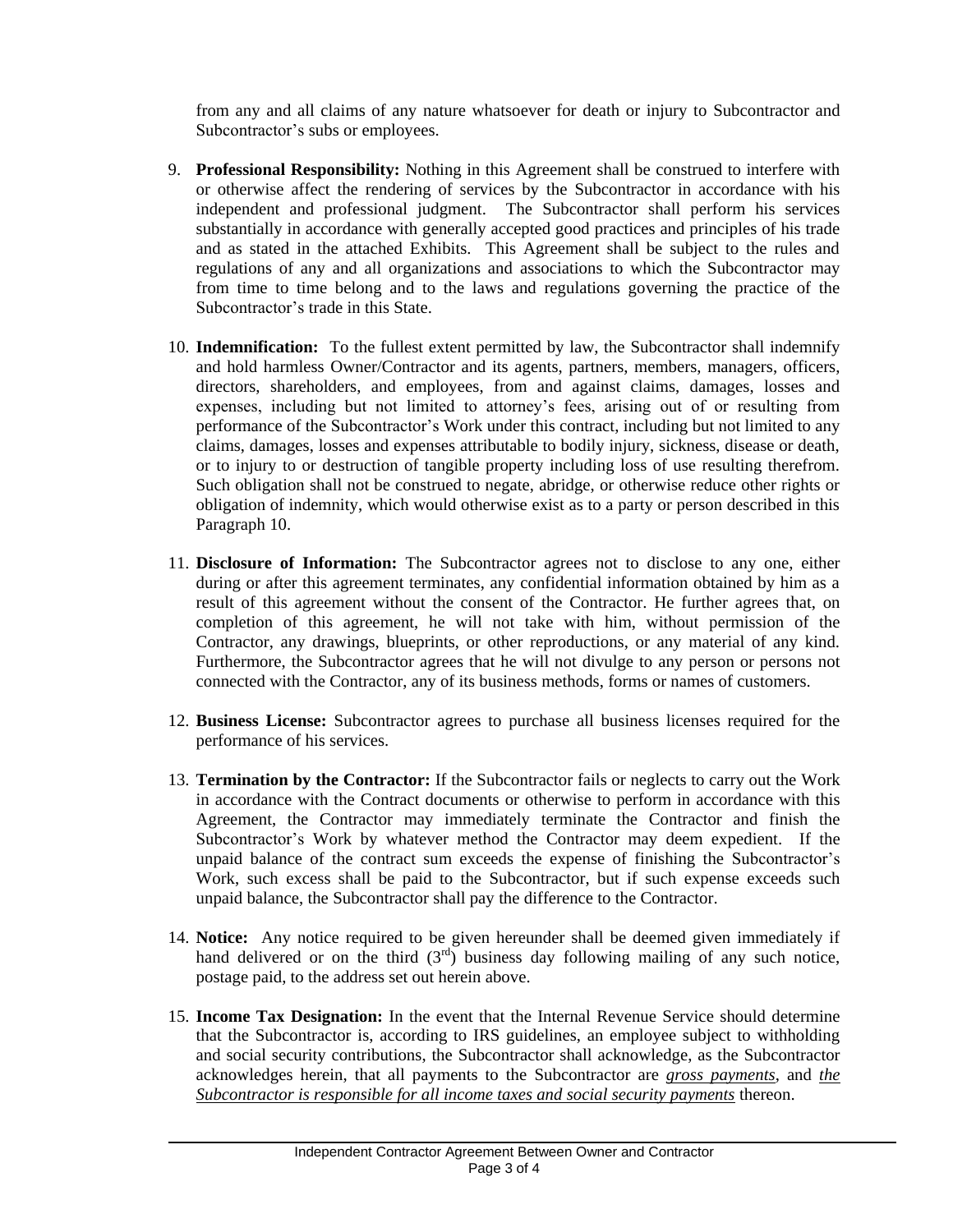**IN WITNESS WHEREOF**, the parties have hereunto set their hands and seals on the day and year first written above.

Signed, sealed and delivered in the presence of:

#### **"CONTRACTOR" "SUBCONTRACTOR"**

Abbey Residential Services, Inc.

By: \_\_\_\_\_\_\_\_\_\_\_\_\_\_\_\_\_\_\_\_\_\_\_\_\_\_\_\_\_ By: \_\_\_\_\_\_\_\_\_\_\_\_\_\_\_\_\_\_\_\_\_\_\_\_\_\_\_

Title: \_\_\_\_\_\_\_\_\_\_\_\_\_\_\_\_\_\_\_\_\_\_\_\_\_\_\_ Title: \_\_\_\_\_\_\_\_\_\_\_\_\_\_\_\_\_\_\_\_\_\_\_\_\_\_

| D.<br>٠ |  |  |  |
|---------|--|--|--|
|         |  |  |  |